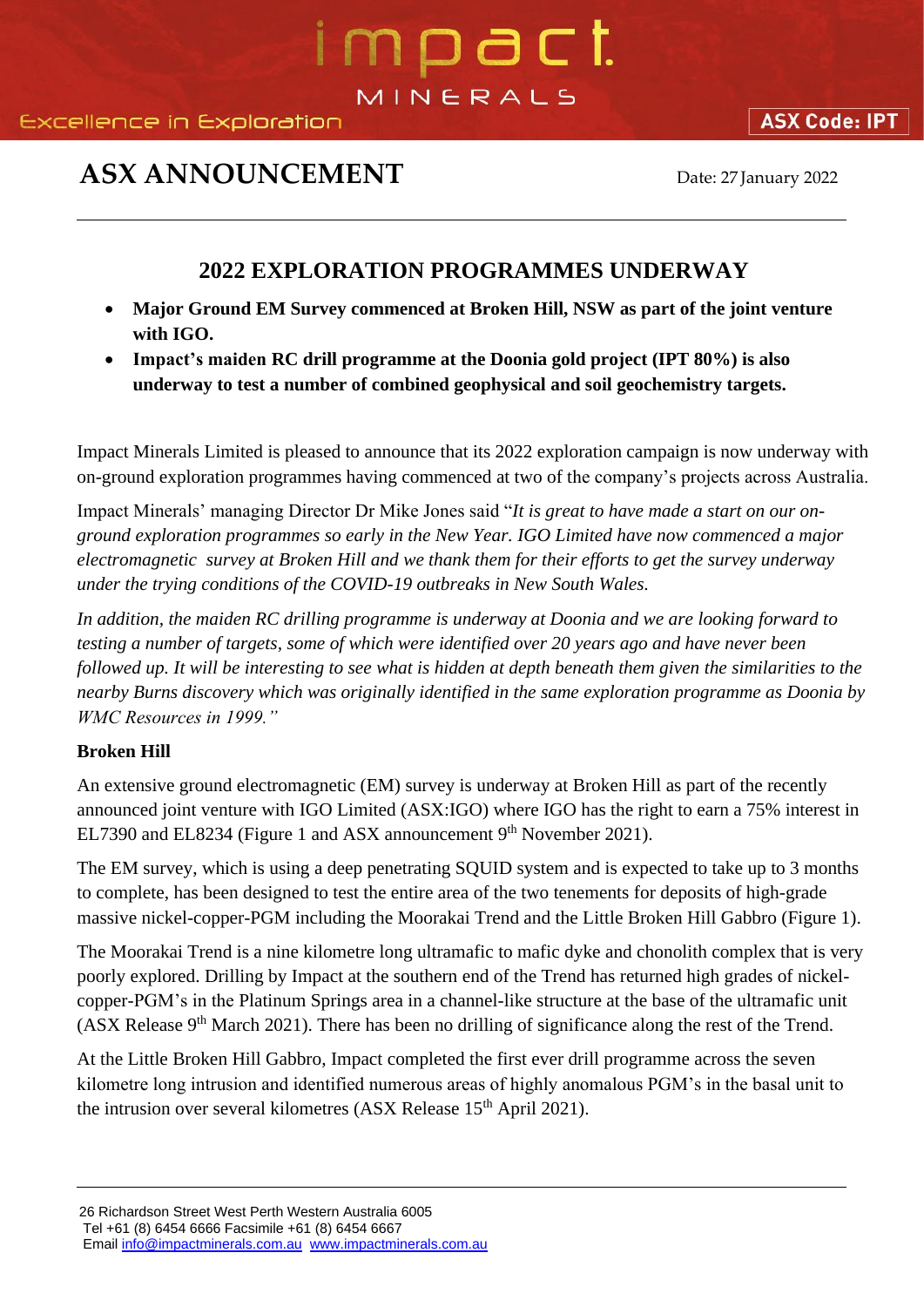### impact MINERALS



**Figure 1.** Impact's ground holdings around Broken Hill. E7390 is highlighted.

The principal terms of the joint venture with IGO are:

- 1. IGO can spend \$6 million over four years to earn a 51% interest in the project (Stage 1 earn in). An unincorporated joint venture between IGO and Impact will be formed at this time.
- 2. IGO can spend a further \$12 million over a further four years to earn a 75% interest in the project (Stage 2 earn in).
- 3. After Stage 2 is complete, the parties can elect to contribute pro-rata or dilute. If one party's interest dilutes to less than 10% then its interest will convert to a 1% Net Smelter Royalty.
- 4. If, after completing Stage 1, IGO elects not to proceed to Stage 2 or, during Stage 2 does not meet its expenditure requirements, IGO will revert to a 49% interest in the project giving Impact a majority 51% interest.
- 5. A minimum expenditure of \$500,000 in the first year is required. IGO can withdraw prior to the minimum expenditure being reached by paying the lesser amount of either the balance of unspent minimum expenditure or \$200,000.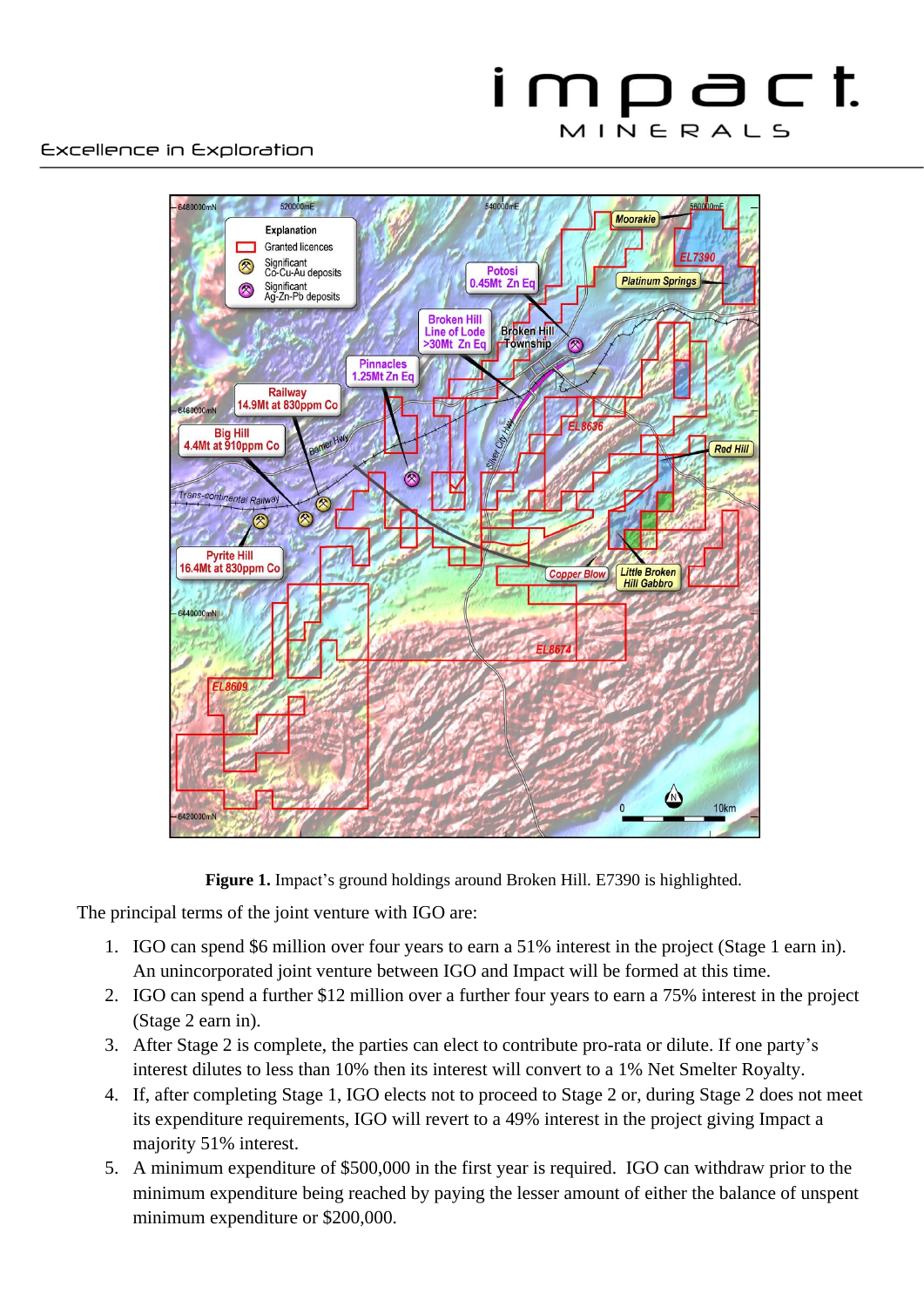At the 80% owned **Doonia Gold Project** located 30 km west of the recent Burns discovery by Lefroy Exploration Limited (ASX:LEX) (Figure 2) a reverse circulation drill programme has commenced to test several soil geochemistry and geophysical targets.





The principal target is a significant 2.5 km by 1 km sized gold-bismuth soil geochemistry anomaly that overlies a cluster of isolated magnetic anomalies in the centre of the project area that may represent targets for intrusion related gold similar to Burns where significant gold-copper-magnetite mineralisation is hosted by a magnetic porphyry intrusion (Figure 3 and ASX Release  $7<sup>th</sup>$  September 2021).

In addition, several other soil geochemistry and geophysical targets are being tested along an access track in the eastern part of the tenement. Two drill holes have been completed in this area with samples already dispatched to the laboratory (Table 1). Assay results are expected in late March.

The second drill hole intersected a pocket of abiogenic gas of unknown thickness and composition at about 100 metres down hole. Abiogenic gas is a common but not widely known phenomenon close to and within many gold and nickel mines as well as along major faults in the Goldfields of Western Australia. Impact is currently commencing an assessment of the composition of the gas with respect to potential safety issues as well as the possible areal extent of the pocket and its significance. The drill rig will be moved to the main target area on completion of the assessment.

#### **COMPLIANCE STATEMENT**

This report contains no new Exploration Results.